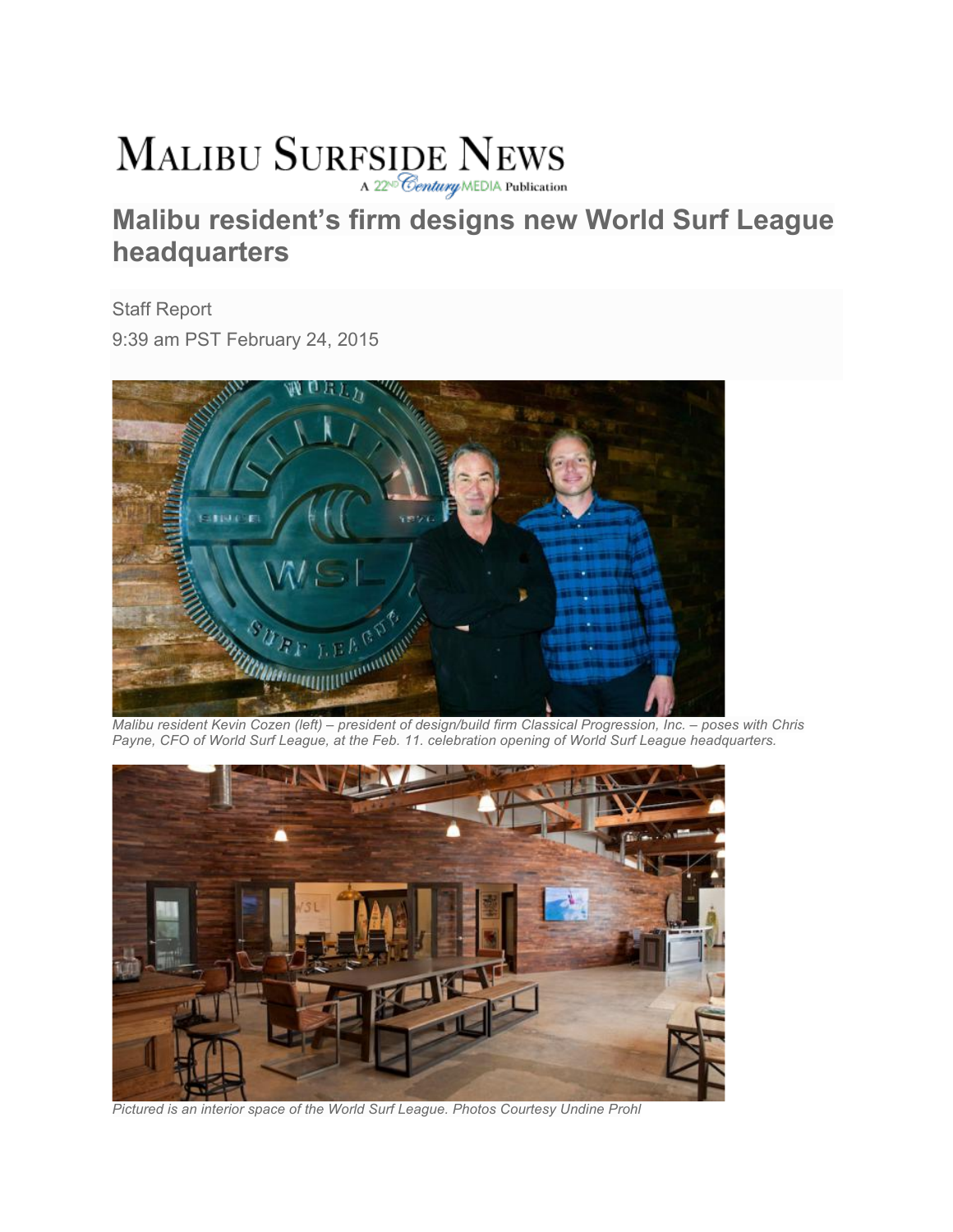

*Pictured is an interior space of the World Surf League.*

Design/build firm Classical Progression, Inc. – founded by Malibu resident Kevin Cozen – completed on Feb. 11, the world headquarters of the World Surf League, formerly known as the Association of Surfing Professionals.

Just steps from the surf in Santa Monica, the newly renovated, vintage bow-truss warehouse boasts business and creative office space for 50, a fully-equipped professional sound stage for its on-site broadcasting of worldwide competitions, a café with beer on tap, a game room with 24-hour live, surf video footage, and an on-site gym, complete with his and her locker rooms, all designed in a sophisticated surfer vibe. Professional surfers are welcome.

The cafe is a spacious, open space for employees and surfers to congregate.

"Classical Progression transformed a non-descript 10,000-square-foot space into a hub for the professional surfing world," Cozen said.

Collectors' surfboards, including one used by Duke, the father of modern surfing, lean unassumingly against white gallery walls beneath the original, exposed bow-truss ceilings. Cozen restored the original concrete floors.

Beneath a group of suspended surfboards is an open work area with executive offices along the perimeter.

Organic, reclaimed materials are used throughout. Indeed, the most eye-catching element is an undulating spine, finished with aged mahogany wine-barrel staves, that meanders through the space. As you follow the wave-like form, you are gently nudged into dedicated environments for filming, editing, socializing, exercising and conducting